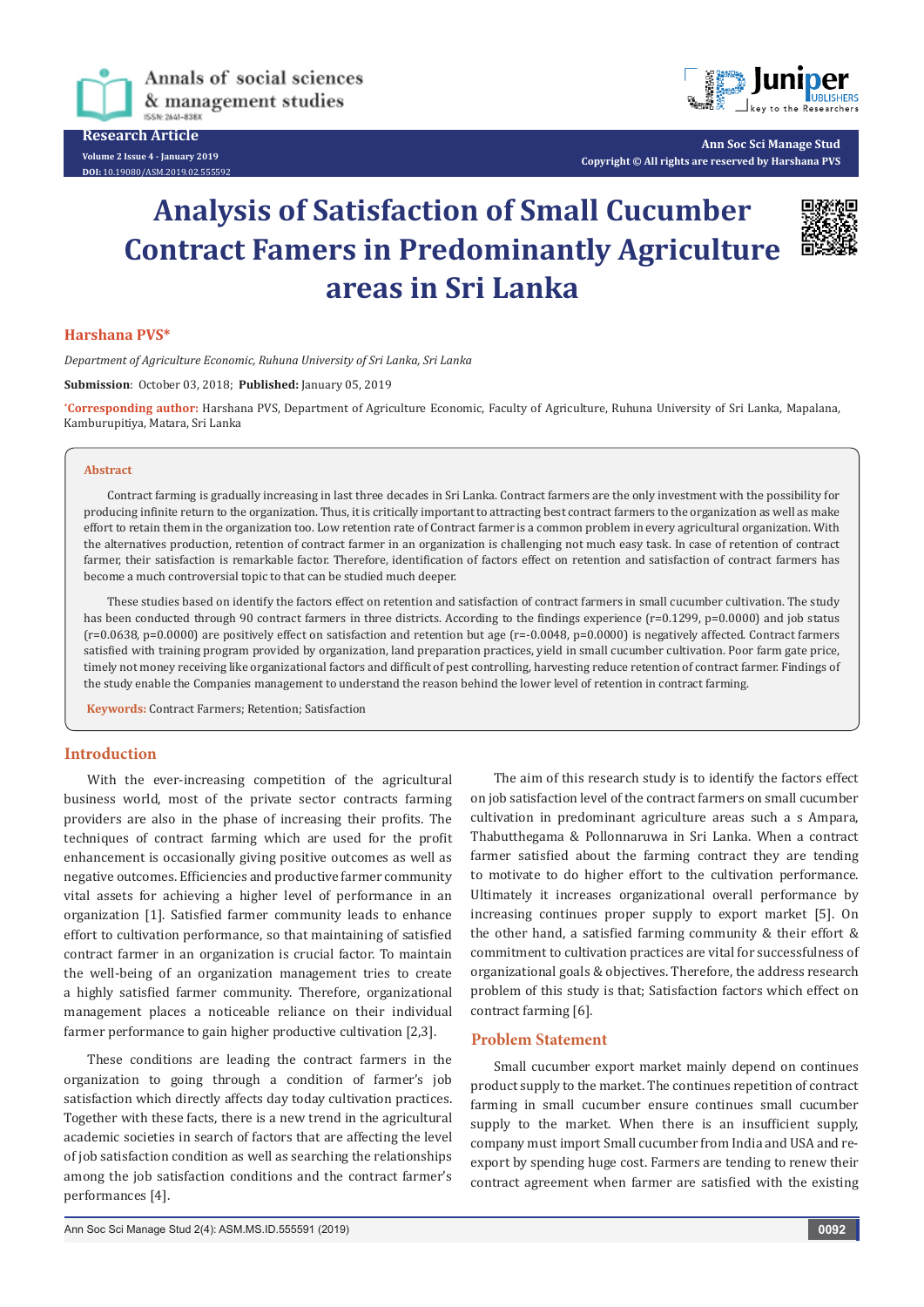contract farming activities. Analysis of farmer satisfaction on small cucumber contract farming is vital to increase the profitability of the company [7-9].

During the past few decades, in this small cucumber export private company contract farmer's repetition of cultivating small cucumber level has decreased significantly. According to the Supply chain department's sources in 2016 since the organization has implemented lots of strategies changes to the contract farming of the organization, most of the farmers has faced various organizational challenges and those challenges has decreased the satisfaction level of the contract farmers of the organization. According to Bommanahalli and Rangappa, (2016) contract farmers found to be using improved farming practices in maize production. According to Aziri [10] research emphasize that contract farming enhances farmers knowledge, attitude & agronomic practices about small cucumber farming.

As indicated by the Asian Development Bank (2008) a "farmer– endeavor" association for industrialization of agribusiness can be deciphered as the model of agreement cultivating that is generally drilled in numerous nations. It is by and large acknowledged that economical, efficient, and impartially executed contract cultivating can bring advantages to the two ranchers and the endeavors [11- 15].

## **Justification of the Problem**

It is identified that satisfaction of contract farmers to work to achieve higher amount of cultivation & repetition, as well as dissatisfaction of contract farmers will decrease the cultivation area & increase the non-repetition. Because of dissatisfied contract farmers continuous small cucumber export is breaking that problem of the finally decrease the organizational profit & reputation [16]. According to the Organization 2016 financial report it was then found a significant reduction in the repetition of small cucumber contract farming of the organization by 45% compared to the previous year (2015).

It was also found that there is a significantly higher percentage of small cucumber production deduction compared to the previous years and the previous record prevailing with the records of the organization. All in all, these all factors and figures are providing enough evidences for the occurrence of lower satisfaction level with the contract farmers of the organization [17-20]. As per the Asian Development Bank Report in 2015 underlined that farmer– endeavor organizations ought to be built up to pull in more speculations into horticulture and provincial regions, and to assemble a market-situated rural innovation augmentation framework. The administration has constantly considered contract cultivating as an essential intends to reinforce farmer– endeavor associations [21-23]. As indicated by the Lieping [24] the way that ranchers are unwilling to go into contract cultivating additionally captures the improvement of farmer– endeavor organizations. Numerous examinations additionally detailed that the satisfaction rate of agreement cultivating in the China was low [25].

## **Objectives of the Study**

The researcher is trying to achieve the below mentioned objectives by conducting this research study [26].

## **General Objective**

a) To study the existing small cucumber contract farming cultivation under leading export pvt. group of company and analysis the farmer satisfaction towards the of contract farming to reduce farmer dropout rate [27].

#### **Specific Objectives**

a) To ascertain the existing small cucumber contract farming under leading export company

b) To analysis of farmer satisfaction toward small cucumber contract farming.

c) To give recommendation and suggestion to enhance contact farming of small cucumber [28].

#### **Research Design and Research Methodology**

The key motive of this descriptive research method and the descriptive research design is mainly to investigate the relationship of the contract farmer's job satisfaction level and the impact of those job satisfaction levels towards the contract farming in small cucumber cultivation [29]. The specific organization selected for the simplification of the overall work was the main small cucumber export private company of Sri Lanka.

This research base on to seek the "Impact of contract farmer's satisfaction level on the small cucumber cultivation: a study of small cucumber export organization of Sri Lanka. Primary data was collected from pre-tested structured questioner, which specially design and given selected group. Secondary data was collected from previous researches, journals, and government publications etc which are specifically focused on the farmer satisfaction and the contract farming [30-33]. As mentioned in the conceptual model and as elaborated in the hypothesis also, the independent variables were the contract farmer 's satisfaction'. As per the dependent variable, the most significant variable of the research which was the 'small cucumber cultivation related performance' was used. It does mean whether repetition or not.

### **Population, Sample and Sampling**

In this study to seek the influence of farmer satisfaction towards the small cucumber cultivation. Mainly focus group was the currently engaging farmers of the organization. Though it is obvious that the compilation of data from the all districts and making necessary data bases for the purpose of the accuracy of the data and the accuracy of the data interpretation when it comes to the generalization of the final results and discussions; the chosen study areas were restricted to the Ampara, Pollonnaruwa & Thambutthegama districts due to the time limitation in collecting the data and the budget constraints of the study. After all the final sample of the study would be a compilation of the given below [34-38].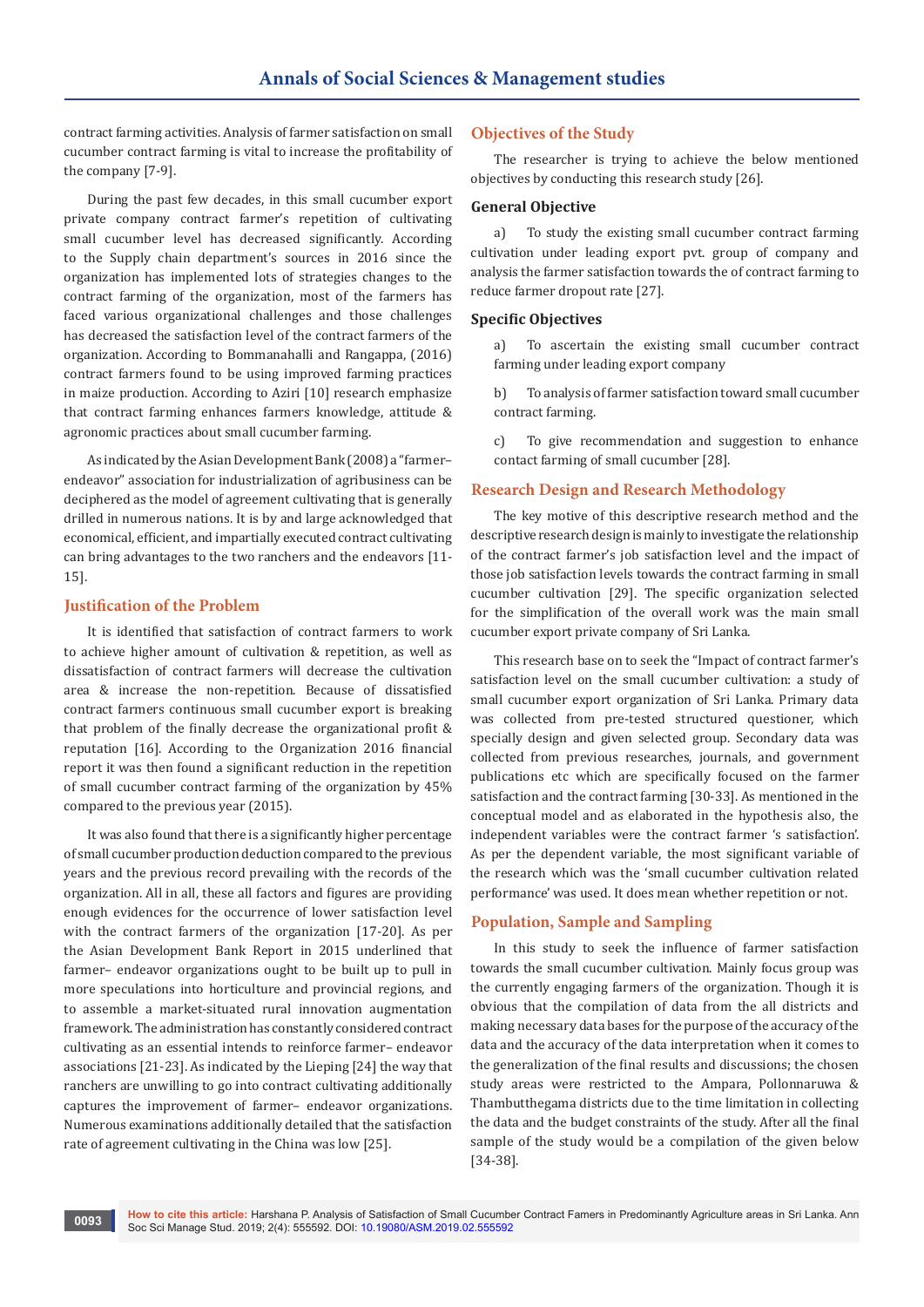## **Data Collection Techniques**

In a quantitative research there are several data collection methods, there two source of data such as Primary data and secondary data. Primary data gathered from actual research events. Secondary data gathered from previous articles, journals, government publications. According to this research secondary data was analyzed by a quantitative manner. Pre-tested questioner did help in achieving this task. It also could be two ways such as personally administrated and interview. Since the limitations pertaining to the research as well as to the researcher (time constraint and the budget constraint) the method which was used for the collection of data was that the use of pre tested questionnaire by interviewed of 20 contract farmers in one district for the purpose of obtaining the data has first been granted the required permission from the upper management of the organization [35].

 The sample was selected through simple random sampling and the areas from the Ampara, Pollonnaruwa & Thambutthegama districts were chosen through purposive sampling. The key motive of using the simple random sampling for the sample selection was that to maintain the accuracy of the data which has been generated and to increase the probability for the research to be published in peer reviewed journals or any relevant standard publication materials as a final step of the carrying out of a successful research [36].

## **Results and Discussion**

#### **Frequency Distribution of Age**

According to the Pearson correlation test for age r= -0.0048 (95% confidence interval). When age is increasing job satisfaction will decrease. Have a negative correlation. There were 34.4% contract farmers in 31-40 years' age range. In the range of 41-50 age categories, there were 33.3% of the respondents, and in 51- 60 years' category 24.5% of the contract farmers. It was observed that only 7.8% of the respondents were in the age range of above 60 years (Figure 1).



### **Frequency Distribution of Job status**

According to the analyzed data most of the contract's farmers (76%) only engage with agriculture.24% contract farmers doing agriculture simultaneously with other status such as government, private employment. According to the Pearson correlation value job status and job satisfaction has positive relationship. (r=0.0638, p=0.0000 at 5% significant level) (Figure 2).



## **Frequency Distribution of Civil Status**

94% of contract farmers were married and only 6% of contract farmers were single (Figure 3).



## **Figure 3:** Frequency distribution of civil status.

#### **Frequency Distribution of Agricultural Experience**

According to the sample 38.9% of farmers have 13-16 years in agricultural experience. In the range of 9-12 experience categories, there were 33.3% of the respondents, and in 5-8 years category 16.7% of the contract farmers. It was observed that 8.9% of the respondents were in the 17-20 range and only 2.2% of contract farmers above 21 years experiences (Figure 4).



## **Frequency Distribution of Experience in Small Cucumber Cultivation**

More than half (61.1%) of contract farmers have 1-5 years' work experience in small cucumber cultivation.6-10 years it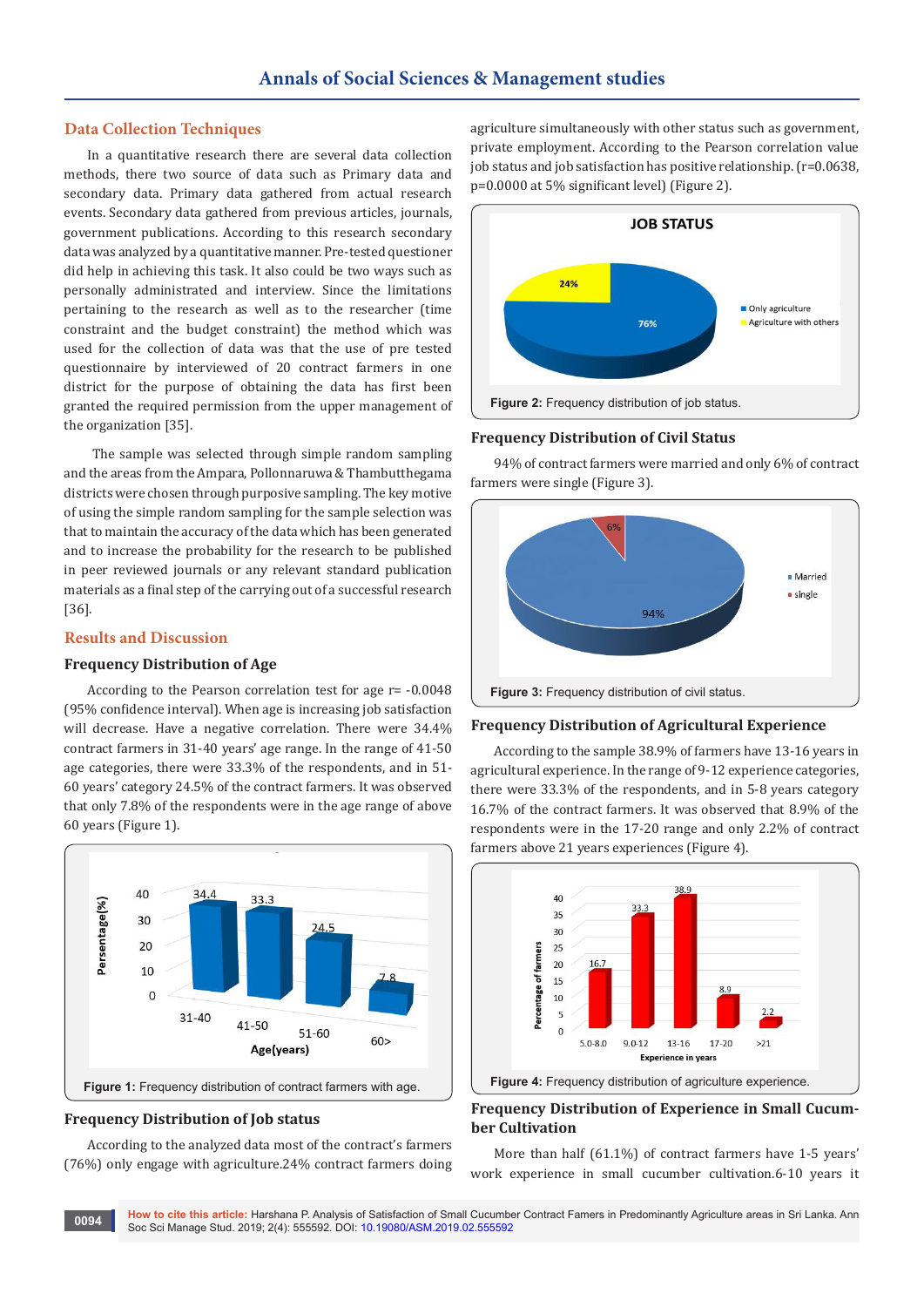was 26.7% and 11-15 category there was 11.1% and only 1.1% contract farmers have 16-20 years small cucumber cultivation experiences. According to the correlation value r=0.1299 (at 95%

confidence interval) experiences positively correlated with job satisfaction (Figure 5).



## **Frequency Distribution of Different Cultivation Pattern**



There was only 1.1% very small amount of contract farmers cultivate only in small cucumber. 85.6% very high amount of contract farmers cultivate small cucumber with paddy cultivation. Other contract farmers are cultivating small cucumber with paddy and pumpkin (Figure 6).

## **Variation of Small Cucumber Cultivation Land with Different Seasons**

According to the secondary data (organizational annual reports 2014-2017) it clearly shows land areas diminishing with the time [37]. Land amount in Yala season greater than comparing with yala-off and maha season. Lowest amount of small cucumber land can be seen in maha season (Figure 7). Contract farmers' satisfaction about small cucumber cultivation practices special reference to land preparation. In small cucumber cultivation very, simple land preparation can identify. Contract farmers were highly satisfied with land preparation practices.it was 57%. 33% were satisfied with land preparation (Figure 8).



**How to cite this article:** Harshana P. Analysis of Satisfaction of Small Cucumber Contract Famers in Predominantly Agriculture areas in Sri Lanka. Ann Soc Sci Manage Stud. 2019; 2(4): 555592. DOI: [10.19080/ASM.2019.02.555592](http://dx.doi.org/10.19080/ASM.2019.02.555592
) **<sup>0095</sup>**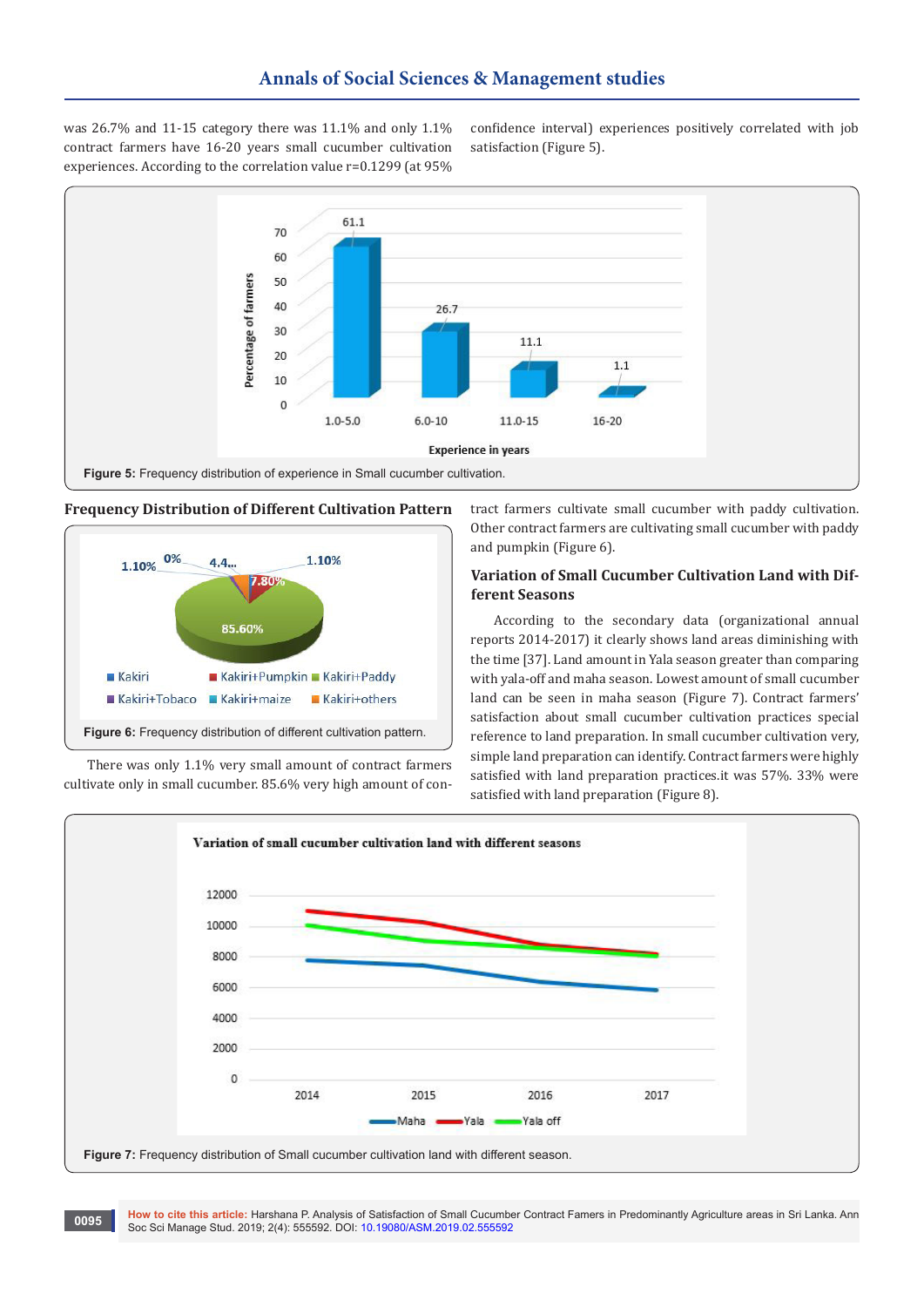# **Annals of Social Sciences & Management studies**



**Figure 8:** Frequency distribution of Contract farmers' satisfaction about small cucumber cultivation practices special reference to land preparation.



**Figure 9:** Frequency distribution of Contract farmers' satisfaction about small cucumber cultivation practices special reference to harvesting practices.

Contract farmers' satisfaction about small cucumber cultivation practices special reference to harvesting practices (Figure 9). Daily harvesting is vital in small cucumber cultivation. It is labor extensive practice and somewhat difficult practice

comparing to other crops. 37% of contract farmers under the dissatisfied category and 33% under the highly dissatisfied level. There were only 7% contract farmers satisfied about harvesting practices [38,39].

#### **Contract Farmers' Satisfaction About Income Receiving**



**How to cite this article:** Harshana P. Analysis of Satisfaction of Small Cucumber Contract Famers in Predominantly Agriculture areas in Sri Lanka. Ann Soc Sci Manage Stud. 2019; 2(4): 555592. DOI: [10.19080/ASM.2019.02.555592](http://dx.doi.org/10.19080/ASM.2019.02.555592
) **<sup>0096</sup>**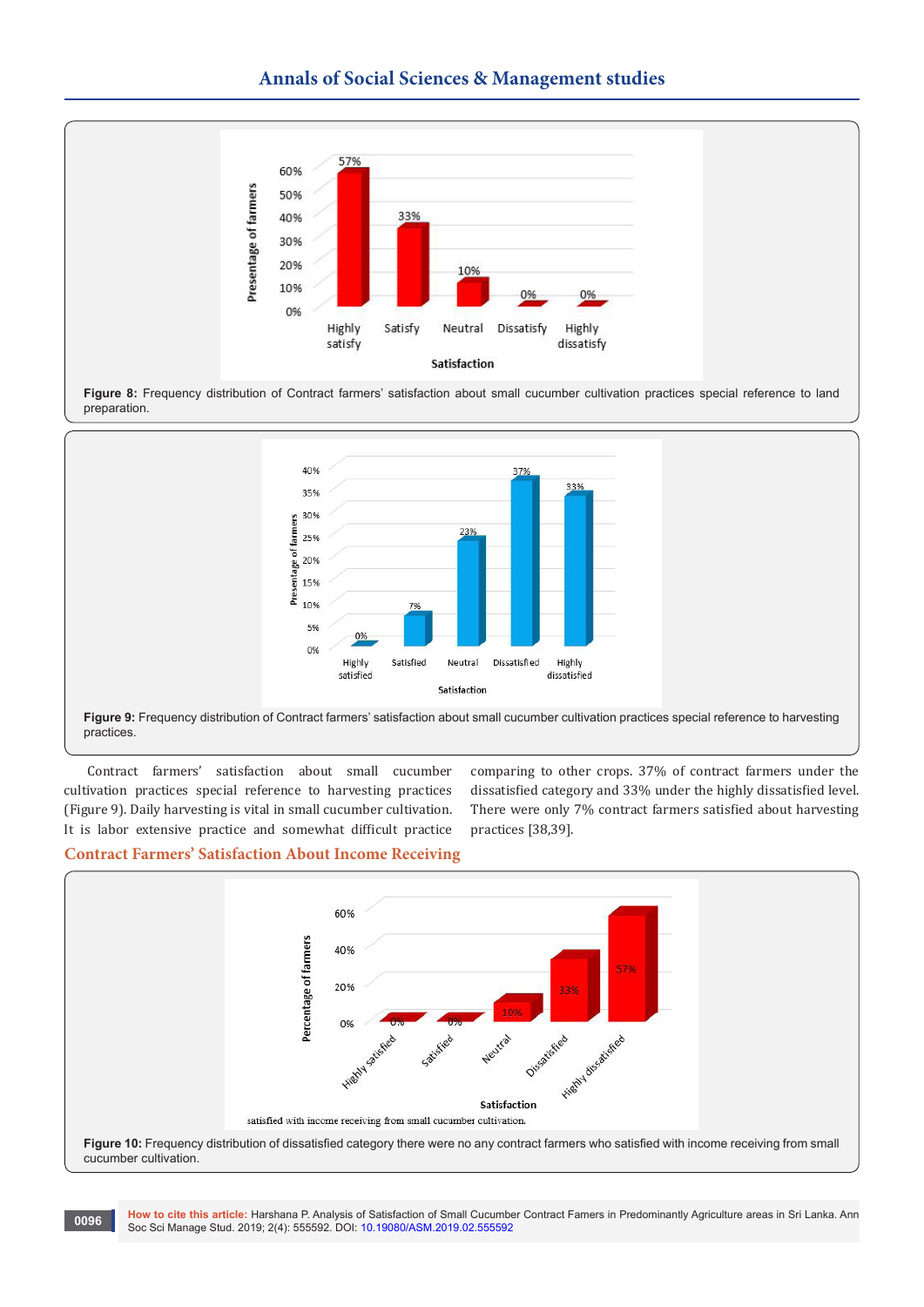More than half (57%) of contract farmers highly dissatisfied with their income coming from small cucumber cultivation.33% of contract farmers under the dissatisfied category there were no any contract farmers who satisfied with income receiving from small cucumber cultivation (Figure 10).

# **Contract Farmers' Satisfaction About Farm Gate Price**

Majority (77%) of contract farmers dissatisfied with their farm gate price.17% of contract farmers are highly dissatisfied with farm gate price [40-42]. There was no any contract farmer who satisfied with farm gate price (Figure 11).



**Contract Farmers' Satisfaction About Pest Control Practices**



In small cucumber cultivation pest control is crucial practice. 50% of contract farmers were dissatisfied about pest control 12).

No any contract farmer satisfied with pest control practice (Figure

## **Contract Farmers' Satisfaction About Timely Receiving Money**

practices.13% were highly dissatisfied with pest control practice.



**How to cite this article:** Harshana P. Analysis of Satisfaction of Small Cucumber Contract Famers in Predominantly Agriculture areas in Sri Lanka. Ann **Soc Sci Manage Stud. 2019; 2(4): 555592. DOI: [10.19080/ASM.2019.02.555592](http://dx.doi.org/10.19080/ASM.2019.02.555592
)**<br>Soc Sci Manage Stud. 2019; 2(4): 555592. DOI: 10.19080/ASM.2019.02.555592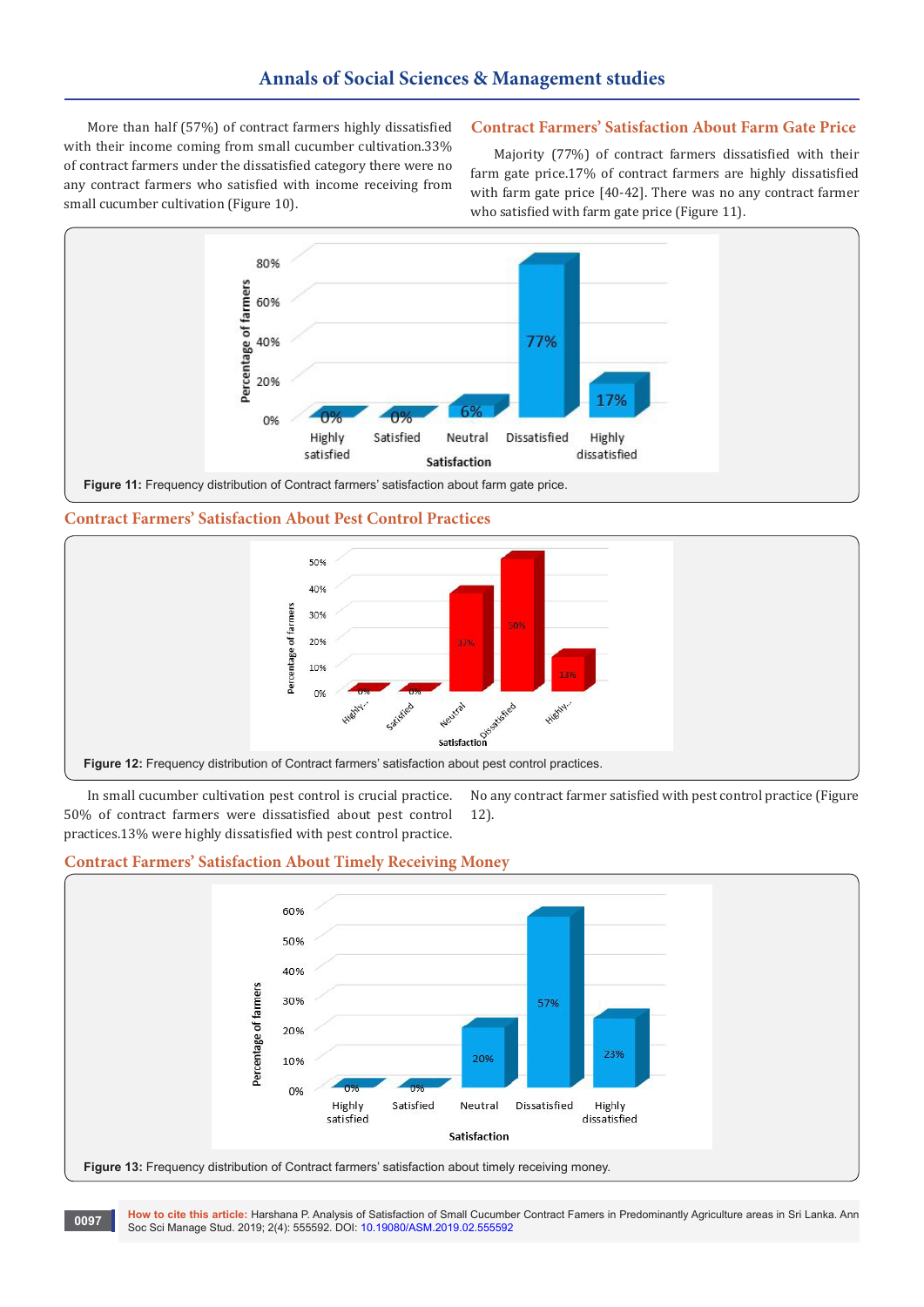Majority (57%) of contract farmer dissatisfied about timely money receiving. 23% contract farmers highly dissatisfied about timely money receiving factor (Figure 13). Wilcoxon sign rank test for Training, Yield, Income, Farm gate price, Pest control, Money receiving. According to the Wilcoxon sign rank test p value is less **Table 1:** Farmers satisfaction about different criteria.

than 0.05 (<0.05=p) in analyzed factors. Training, yield, income, farm gate price, control practices and timely money receiving factors were significantly affect on contract farmer job satisfaction (Table 1).

| Criteria                                                           | <b>Test value</b> | P value | <b>Decision</b> |
|--------------------------------------------------------------------|-------------------|---------|-----------------|
| Satisfaction about training provide by organization                | 6.63              | 0.0001  | Significant     |
| Satisfaction about yield receiving from small cucumber cultivation | 7.06              | 0.0000  | Significant     |
| Satisfaction about income receiving from cultivation               | 7.57              | 0.0000  | Significant     |
| Satisfaction about farm gate price                                 | 7.38              | 0.0000  | Significant     |
| Satisfaction about pest control practices                          | 6.96              | 0.0000  | Significant     |
| Satisfaction about timely money receiving                          | 7.42              | 0.0000  | Significant     |

**Note:** \*\*Significant 5% level, Source-own survey data.

#### **Conclusion and Recommendations**

Contract farmers are the key persons and main responsible person's development of cultivation. This become true when the contract farmer satisfied with their cultivation, it will directly have affected to the effective and efficiency of the contract farmers at the field. To achieve organizational goals and objectives it is vital to identify the individual contract farmer satisfaction level toward the cultivation. In this research, basically its main objective was to study the existing Small cucumber contract farming cultivation under pvt group of company and analysis the farmer satisfaction towards the of contract farming to reduce farmer dropout rate job satisfaction level.

Here in this study consider about 90 contract farmers in Ampara, Pollonnaruwa & Thambutthegama areas. There is only limited number of researches are available to identify the satisfaction level of contract farmer with special reference to the Sri Lankan agricultural private organization. The aid of survey method for data gathering and it was utilized Pearson correlation analysis; Wilcoxon sign rank test and descriptive statistics for data analysis. One of the major conclusions that can be drawn from the study result is that difficulties occurred in cultivation practices especially in harvesting and pest controlling. Contract farmers satisfied about their training received and yield from small cucumber cultivation. Poor organizational practices like lower farm gate price, money not receiving timely to contract farmer reduce continues small cucumber contract farming.

#### **Recommendations**

The following recommendations are forwarded to organization to enhance the satisfaction performance of the contract farmers to the highest level.

a) According to the analyzed result concluded that the young age was significant in their satisfaction. Hence, in the farmer selection process give priority to that young farmer with agricultural background.

b) Enhance small cucumber farm gate price.

c) Develop standard system for effective money transferring to contract farmer.

#### **Ex- "On the Spot Money Transferring Method"**

a) Develop innovative methods for harvesting and pest controlling.

Enhance the awareness about intergraded pest management instead to chemical application among contract farmers.

#### **References**

- 1. Anim, FDK (2010) Effects of extension services of firms offering contract farming: A case study of small-scale maize farmers in Limpopo province of South Africa. African Journal of Agricultural Research 5(7): 514-517.
- 2. Bautista, RM, Thomas, M (2006) Macroeconomic and agricultural reforms in Zimbabwe: Policy complementarities toward equitable growth. Trade and Macroeconomics Division Discussion. International Food Policy Research Institute, Washington, USA.
- 3. Binswanger, HP, Townsend, RF (2000) The Growth Performance of Agriculture in Subsaharan Africa. American Journal of Agricultural Economics 82(5): 1075-1086
- 4. [Birner, R, Resnick, D \(2010\) The political economy of policies for](https://www.sciencedirect.com/science/article/abs/pii/S0305750X10000975)  [smallholder agriculture. World Development 38\(10\): 1442-1452.](https://www.sciencedirect.com/science/article/abs/pii/S0305750X10000975)
- 5. Birthal, PS (2008) Making contract farming work in smallholder agriculture. National Centre for Agricultural Economics and Policy Research, New Delhi.
- 6. [Boocock, G, Shariff, MNM \(2005\) Measuring the effectiveness of credit](https://journals.sagepub.com/doi/abs/10.1177/0266242605054054)  [guarantee schemes evidence from Malaysia. International Small](https://journals.sagepub.com/doi/abs/10.1177/0266242605054054)  [Business Journal 23\(4\): 427-454.](https://journals.sagepub.com/doi/abs/10.1177/0266242605054054)
- 7. [Bratton, M \(1986\) Farmer organizations and food production in](https://journals.sagepub.com/doi/abs/10.1177/0266242605054054)  [Zimbabwe. World Development 14\(3\): 367-384.](https://journals.sagepub.com/doi/abs/10.1177/0266242605054054)
- 8. [Delgado, CL \(2006\) Sources of growth in smallholder agriculture in](http://citeseerx.ist.psu.edu/viewdoc/download?doi=10.1.1.460.3408&rep=rep1&type=pdf)  [sub-Saharan Africa: The role of vertical integration of smallholders](http://citeseerx.ist.psu.edu/viewdoc/download?doi=10.1.1.460.3408&rep=rep1&type=pdf)  [with processors and marketers of high value-added items. Agrekon 38:](http://citeseerx.ist.psu.edu/viewdoc/download?doi=10.1.1.460.3408&rep=rep1&type=pdf)  [165-189.](http://citeseerx.ist.psu.edu/viewdoc/download?doi=10.1.1.460.3408&rep=rep1&type=pdf)
- 9. [Dorward, Kydd, Lofgren, Morrison, Poulton, et al, \(2004\) Institutions](https://onlinelibrary.wiley.com/doi/abs/10.1111/j.1467-7679.2004.00268.x)  [and policies for pro-poor agricultural growth. Development Policy](https://onlinelibrary.wiley.com/doi/abs/10.1111/j.1467-7679.2004.00268.x)  [Review 22\(6\): 611-622.](https://onlinelibrary.wiley.com/doi/abs/10.1111/j.1467-7679.2004.00268.x)
- 10. Aziri, B (2014) Corporate Governance: A Literature Review. Management Research & Practice 6(3).
- 11. Evbuomwan, GO, Okoye, LU (2017) Evaluating the Prospects of The Anchor Borrowers programme For Small Scale Farmers in Nigeria.
- 12. Food and Agriculture Organisation of the United Nations (FAO) (2013) Enabling environment for agribusiness and agro-industries development: Regional and country perspectives. FAO, Rome, Italy.

**How to cite this article:** Harshana P. Analysis of Satisfaction of Small Cucumber Contract Famers in Predominantly Agriculture areas in Sri Lanka. Ann Soc Sci Manage Stud. 2019; 2(4): 555592. DOI: [10.19080/ASM.2019.02.555592](http://dx.doi.org/10.19080/ASM.2019.02.555592
) **<sup>0098</sup>**